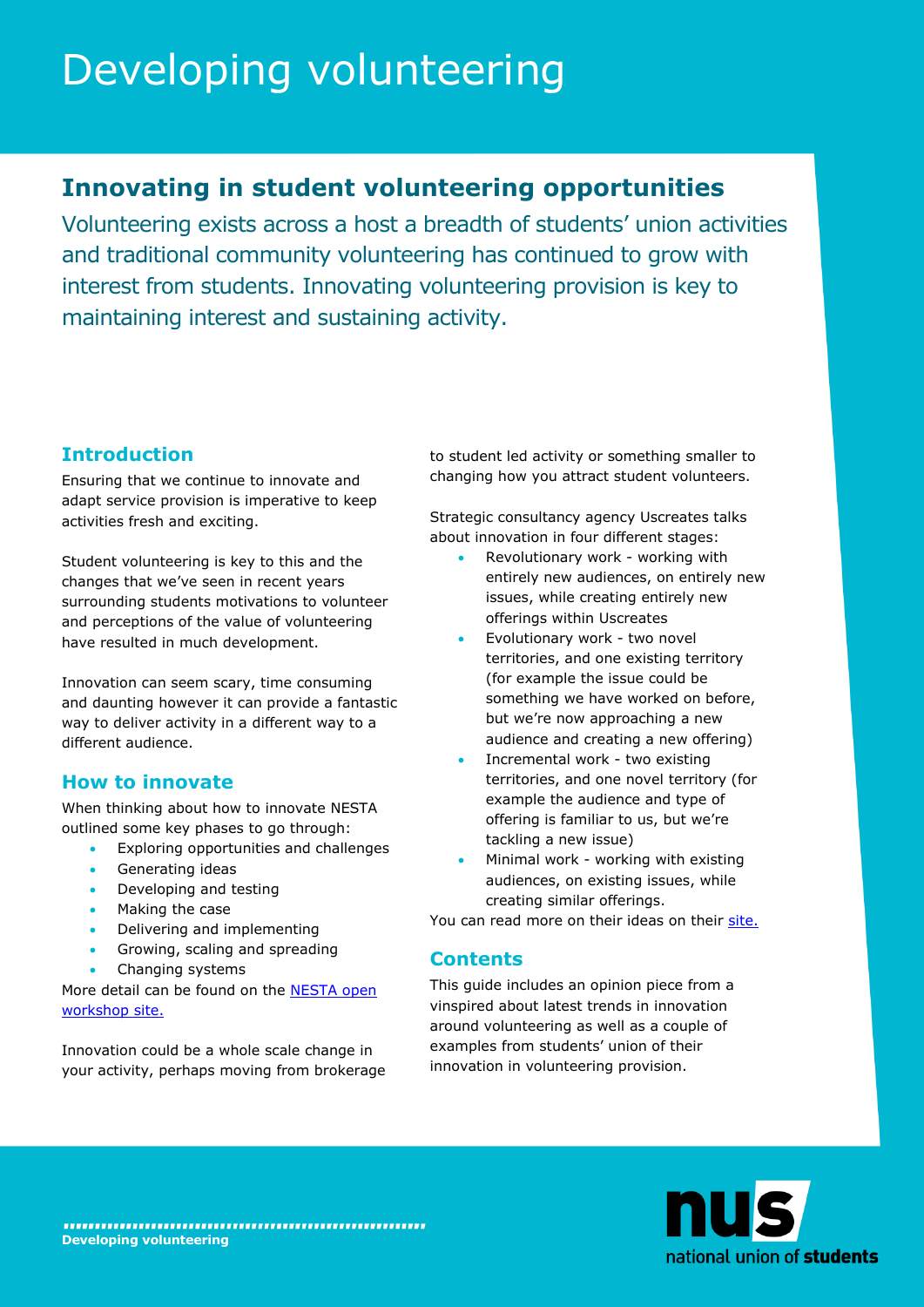# **vInspired**

### **About**

This case study has been written by Samantha Sparrow, Knowledge & Innovation Manager at vInspired.

#### **Why innovation in youth volunteering is vital**

Volunteering is a complex activity, and this is especially true for young people. With increasingly wide ranging demands on their time, a challenging set of economic circumstances to deal with and use of technology to manage their life on the rise, organisations that wish to engage younger volunteers need to innovate – and quickly.

As volunteer involving organisations we can become so cause-focused that often we do not properly interrogate our volunteering roles to see whether they're attractive to the volunteering workforce, including younger volunteers and those who have less time to give.

At vInspired we have spent the last seven years getting to know young volunteers – from how they like to give their time to which causes they care most about and crucially have used this data to ensure we are developing opportunities and experiences that young people will really engage with.

# **Building skills through volunteering**

Many organisations forget that volunteering is an exchange – time and talents from the volunteer, which should be matched with highquality training and support from the organisation. This enables the volunteer to undertake a role that they enjoy and the organisation to benefit from – and want to

retain – the volunteer.

We already know that many young people volunteer to build valuable skills and experience to support their future employability and career aspirations, and vInspired have developed several programmes such as **vInspired Talent** which works with NEET young people to ensure they are building the appropriate skills for their future through carefully managed volunteering activity.

This can be replicated at any life stage of a young person, but the need to develop skills for the workplace is never so apparent than whilst studying at university.

Developing subject based volunteering programmes, as well as programmes that will develop soft skills such as teamwork, communication and leadership ensure that students see the relevance and benefit of volunteering as well as put them in a more favourable position upon graduation.

In fact [our own research](http://vinspired.org/resources/51) even tells us that 96% of managers believe workplace skills can be built through volunteering

Finally, being able to demonstrate the skills they have gained through volunteering is an important aspect of the experience, whether they acknowledge this at the outset or not. Supporting volunteers not only to reflect on their involvement but to articulate their achievements in a meaningful way is crucial.

# **Reward, recognition and incentives**

So how do you support young people to articulate the achievements they have experienced through volunteering? Recognition is an important part of this puzzle. An example of this is our [vInspired Awards,](http://vinspired.com/rewards/awards) which provide a fantastic way for charities to reward young

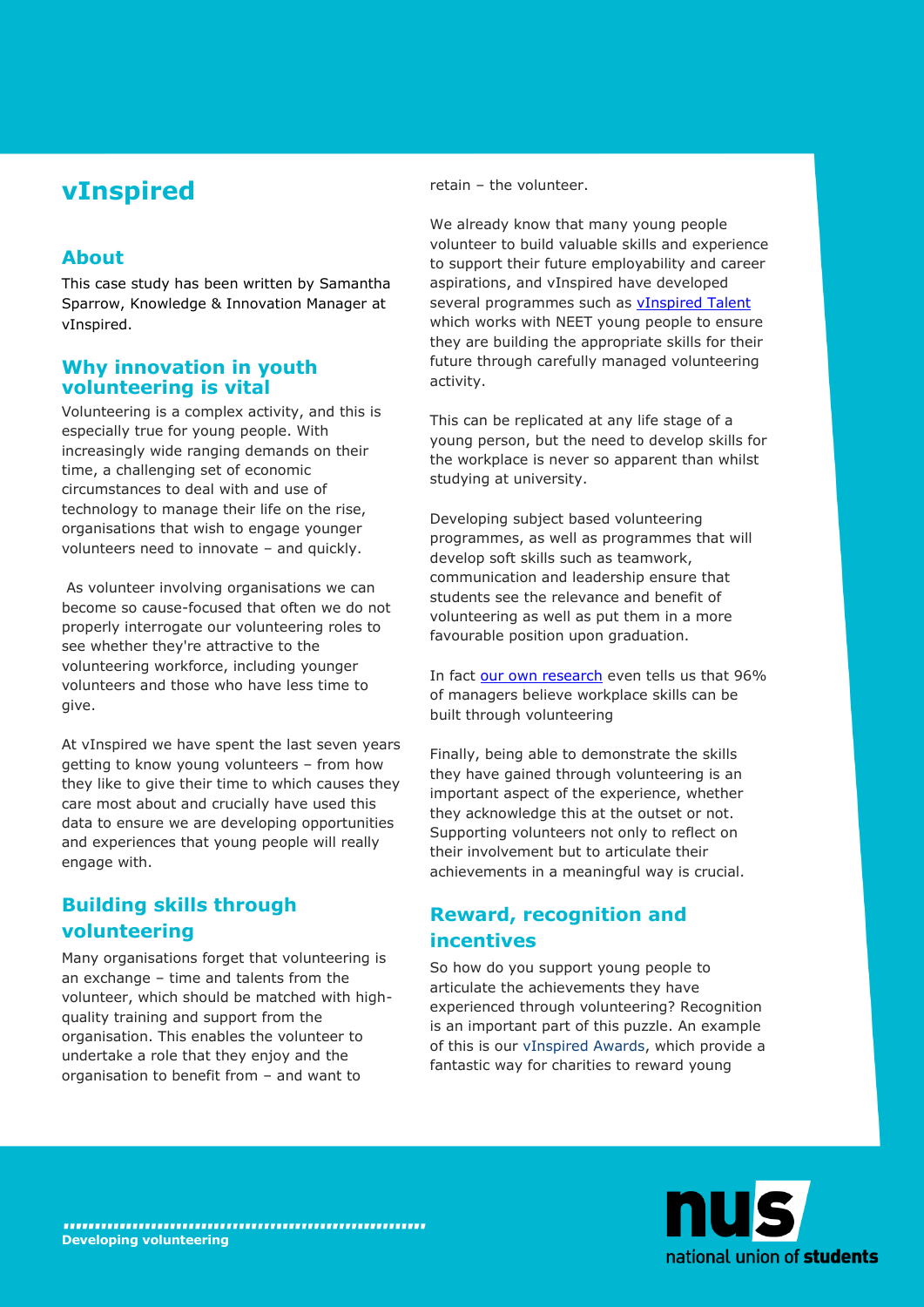volunteers for the time they give and the skills they gain. Of course, recognition is just one part of engaging young volunteers, but it's important for young people who give up their time.

Being able to record and register hours, skills gained and achieve awards amongst their peers is also a good incentive to volunteer too, if the level of volunteering is not as high as you'd like it to be. That said, not all incentives are considered equal.

#### [Our most recent research on digital incentives](http://engageimpact.vinspired.com/)

suggests that young people are looking for intrinsic as opposed to extrinsic incentives, so you can put away the wallets – as money is not an effective incentive to volunteer.

Instead, build both a programme and a recruitment strategy uses an incentive that remains in that original context of a common interest, goal or concern. By doing this you are able to identify with young people, show you are looking to achieve the same thing and reward them in this context.

Appropriate rewards would be something intangible but with value to the young person within the community, such as recognition among peers and evidence that they have contributed to something worthwhile.

#### **Put volunteers in the driving seat**

Being able to engage with young people in different ways is an essential factor in meeting the challenge of involving young volunteers more generally.

Creating a spectrum of volunteering activities that attract young people at all stages of their personal development ensures you appeal to a wide range of different skills and experiences, and you have something to keep them engaged for as long as possible.

At vInspired, we have developed this spectrum of engagement – from innovative micro-volunteering activities such as [Do Something,](http://vinspired.org/do-something-uk) right through to community leadership opportunities such as  $Team v$  and we are</u> involving a wider number of young volunteers as a result. For charities, creative thinking about how this demographic would like to volunteer is required to encourage involvement.

But what about engaging those students in volunteering who do not want or don't fit a traditionally managed volunteering programme? It's time to build ways of supporting the most entrepreneurial young people to engage in their community and lead their own social action – not something that's already been defined before they arrived. At vInspired we encourage those young people to build their own projects through [Cashpoint,](http://vinspired.org/vcashpoint) a grants scheme, and **Igniter**, a crowdfunding platform, but how can you provide support to those in your community that won't volunteer in your more traditional programmes but are passionate about something which they want to tackle in their own way?

Now more than ever, people have a number of ways they can choose to spend their time, and volunteering is often low down on the very long list. Student Unions should think innovatively about how to target their students effectively, in terms of both using their skills appropriately and also offering opportunities at a time that is right for them and the wider community.

By effectively engaging with this demographic through an offering of choice, flexibility and positive recognition, you can cultivate a legacy of youth participation amongst your student body, and one that is led by the needs, passions and skills of those students.

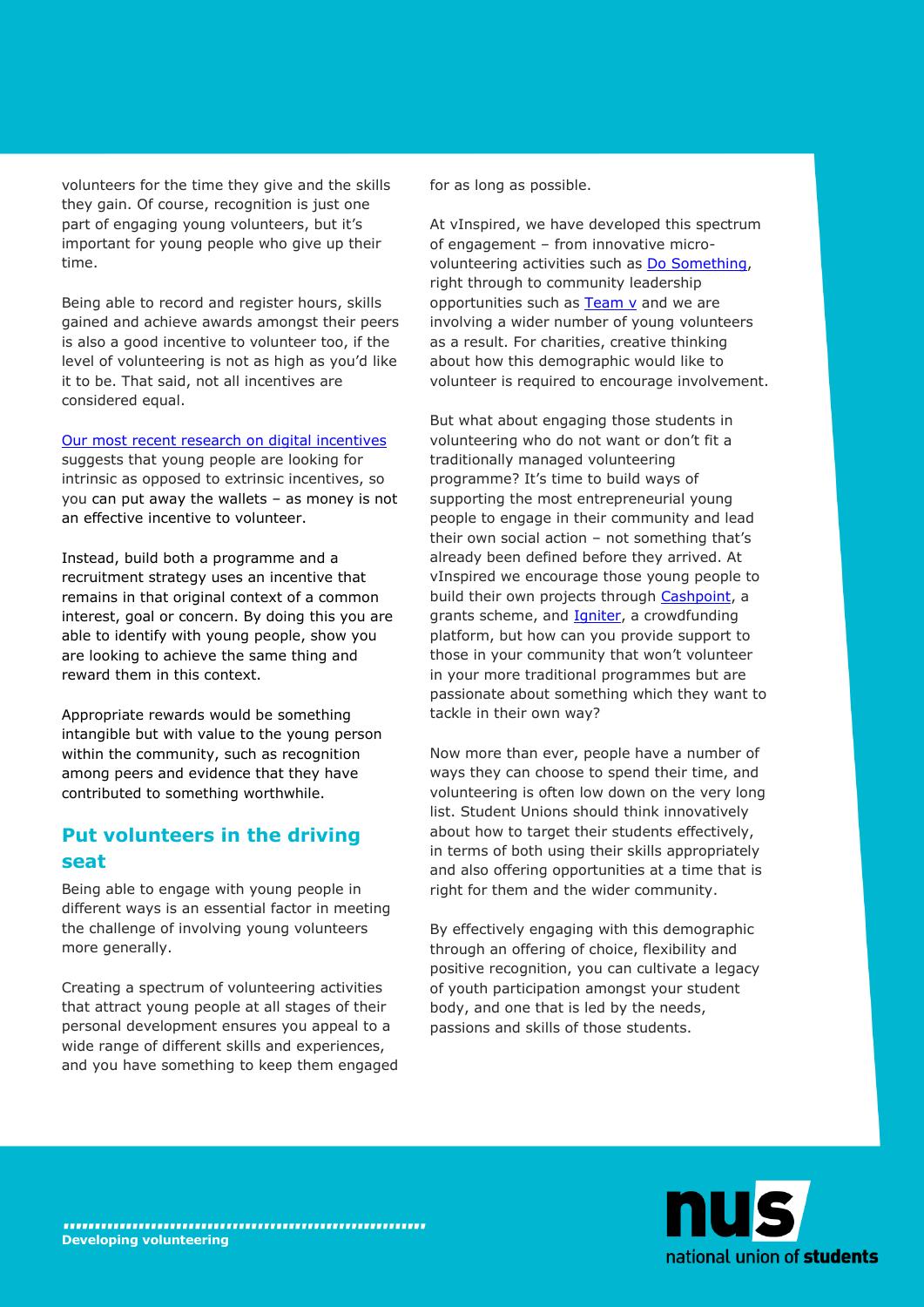# **University of Gloucestershire**

### **About**

Since January 2013, students and staff at the University have been logging the hours of voluntary work they do in the communities of Gloucestershire and further afield, with the aim of reaching a massive 10,000 hours of service.

This initiative was developed and run by a group of university academics aimed at highlighting the power of volunteering and the huge impact the University of Gloucestershire has on its community.

### **The idea**

The idea was developed by University of Gloucestershire academics James Derounian, Adam Hart and Kenny Lynch with the aim of showcasing the depth and range of activities that University students and staff are involved with.

Students and staff are able to log their hours and activity online allowing organisers to count hours but also highlight exactly how the individual is interacting with their community.

The project has also really engaged people with volunteering and reflecting on their experiences whilst also allowing the institution to gauge and start to understand its impact on local life.

With such a vibrant and diverse community making up the University of Gloucestershire it is difficult to capture the experiences of everyone but the 10,000 hours campaign has really illustrated the amazing range and diversity of contributions.

To get this going the project made sure it engaged key stakeholders across the University including the Students' Union and other employability functions within the Institution to promote the campaign.

The Idea came initially from George Washington University in the USA- Michelle Obama challenged the class of 2010 to get 100,000 hours of volunteering time recorded and if achieved she would speak at their Graduation.

### **Advice**

Some key tips in developing a similar scheme:

- Create an identity for your project for example a twitter hashtag.
- Incentivize the project e.g. weekly prize draw for people who submitted idea.
- Involve students in shaping your communication plan.

Logging hours should be as easy as possible for people, try and launch initiative at the start of the year, set a realistic target, get your senior management on board.

#### **Impact**

Measuring our outcome was really important and this was really helped by real quantifiable data which really illustrates the breadth of impact that the University community has upon its locality.

This data has been used in Union impact reports to highlight how volunteering is a central component of many people's lives within the University and how other projects are justifiable.

# **Contact**

For more information contact Tom Newman, Opportunities Manager - [tnewman@glos.ac.uk](mailto:tnewman@glos.ac.uk) or 01242 714367

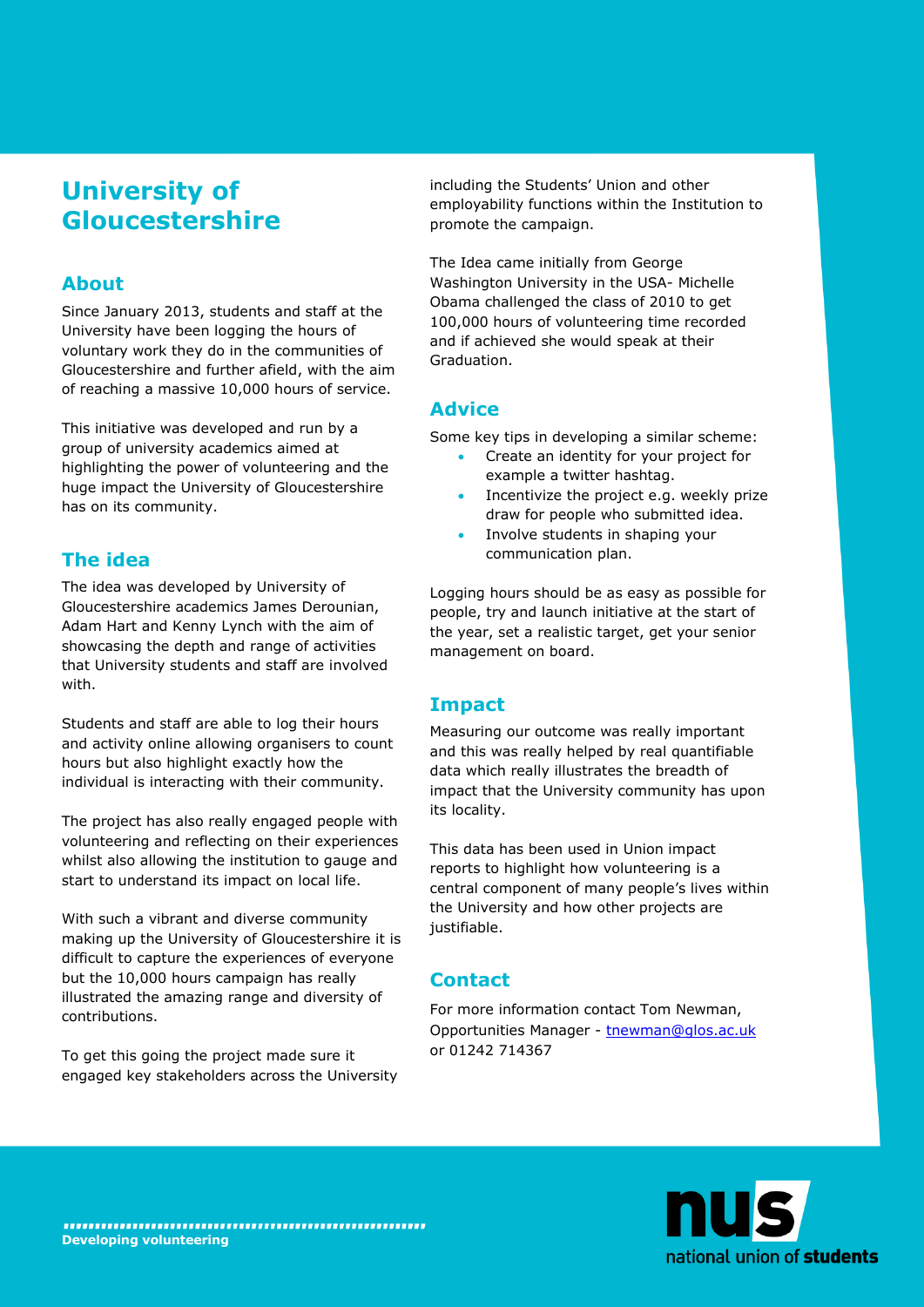# **Exeter Guild of Students**

# **The idea**

The overall vision within Activities & Volunteering is of a move towards an 'every student volunteers' aspiration. Every student will at some stage engage in some form of volunteering during their time at Exeter. This is bold, ambitious, aspirational and has the potential to be sector leading.

Students volunteer for a range of reasons:

- To give something back to the community and to make a difference
- To enhance their CV
- To develop skills and to gain experience
- To have a go at something that they've never been able to do before
- To follow their passions, hobbies, interests
- Because of a personal experience, experience within their family or their friendship group that has inspired them to volunteer
- ... the list goes on!

The Students' Guild Activities & Volunteering unit has committed to developing more and more ways to engage students in volunteering, accepting that one size doesn't fit all.

We have recently piloted a new way of engaging volunteers, where the volunteering opportunity sits within the academic College.

We have successfully piloted this type of volunteering in partnership with the English Department:

**Care Homes Reading Project** – this project sends volunteer student readers into care homes to read to older people

We have also set up:

- **Maths Mentoring Project**
- **Writing Mentoring Project**
- Theatre Buddy Scheme
- **German, Spanish & French After School** Club

We have learned a number of key things:

- That some students, who don't otherwise volunteer, will volunteer for subject based projects
- That providing quality training that is bespoke to the project makes it more successful and sustainable
- Once they have volunteered in this way, they also become more open to other types of volunteering
- That there is an interest amongst the subject disciplines within the University to develop volunteering
- That academic staff respond positively to the notion of student volunteering being of relevance to them

To support the activity we ran focus groups with students and also approached academics and College Managers to find out if there was traction in the idea.

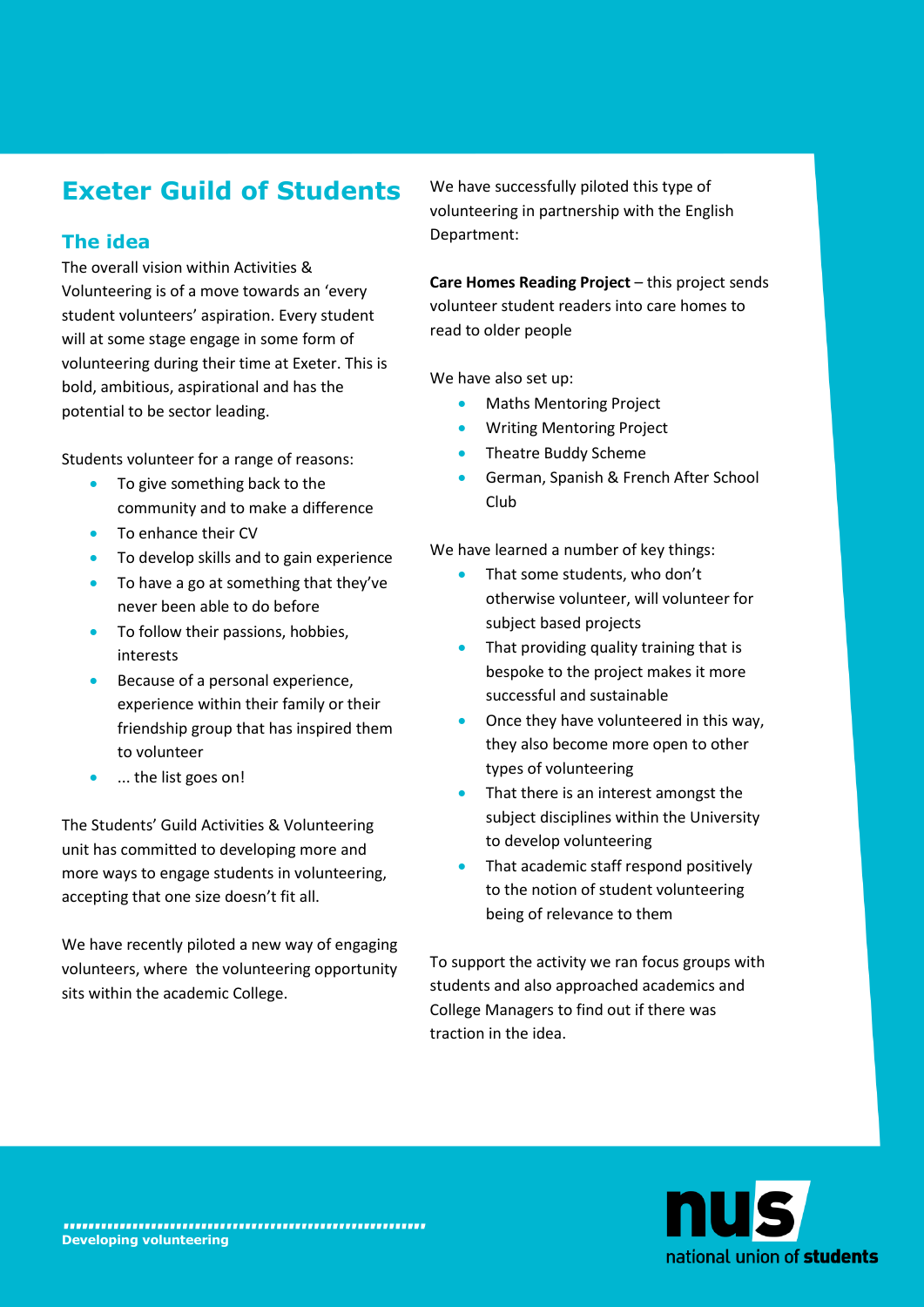### **Advice**

Key ingredients are needed in order to establish success:

- **Bespoke training for the project**
- **•** Strong links with the community partner
- **Strong links with the academic discipline**
- An academic champion who gives gravitas to the project
- **•** Fvaluation built in

### **Follow up**

Early days yet but very positive feedback from students, community partners and academics.

We have done evaluations with those 3 key partners but the challenge is finding the time to evaluate robustly.

Now seeing a move to student societies wanting to set up their own volunteering schemes, e.g.:

- **German, Spanish and French Societies** all setting up after school language clubs
- Theatre Goers Society setting up the Theatre Buddy Scheme
- Maths Society setting up maths mentoring project
- **•** Creative Writing Society setting up writing mentors project etc.

Hopefully it will become the norm at Exeter for societies to manage their own volunteering projects over time.

### **Contact**

For more information on this project please contact [Sara Bennett,](mailto:s.l.bennett@exeter.ac.uk?subject=Query%20about%20your%20soieties%20volunteering%20scheme) Activities & Volunteering Manager.